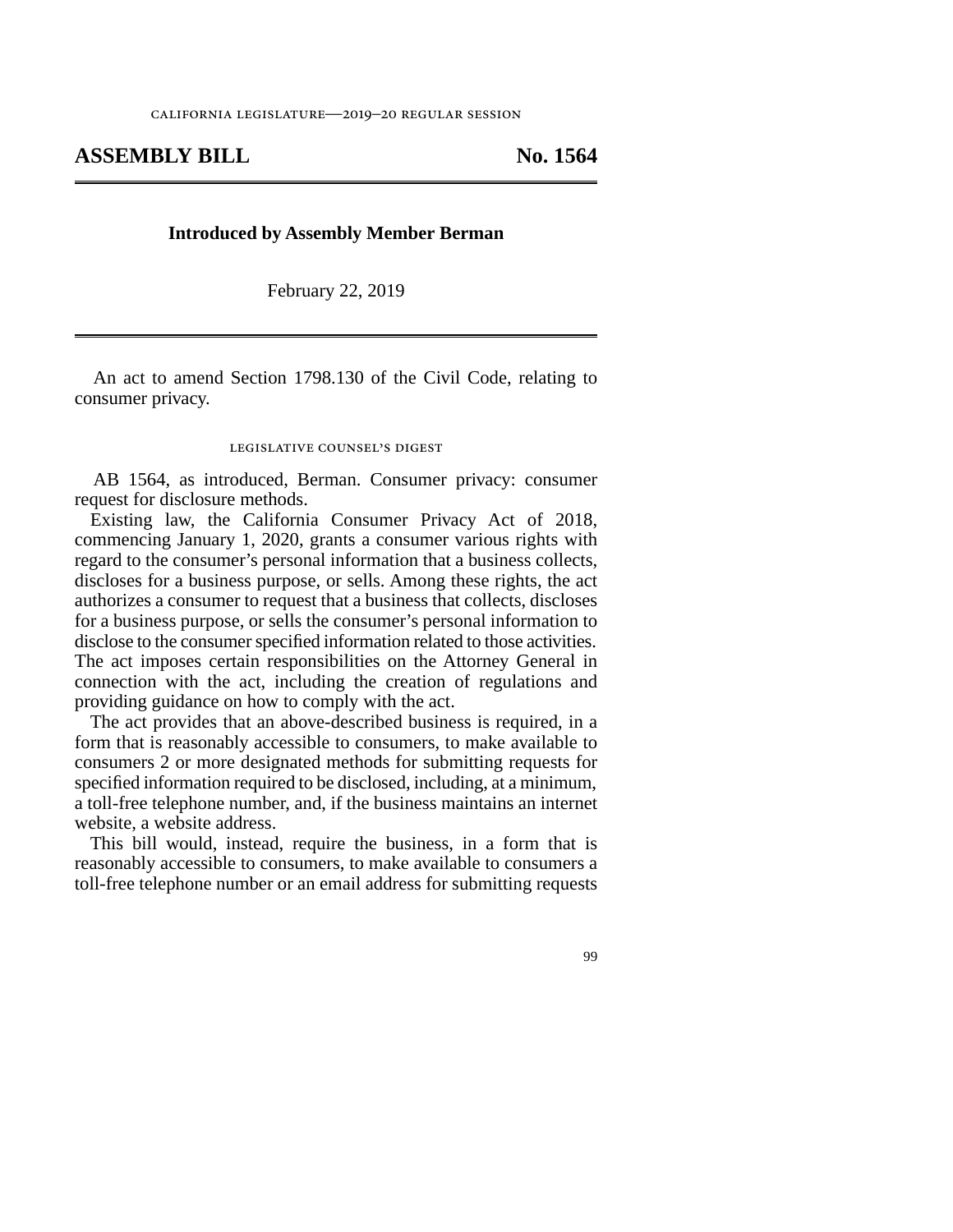for information required to be disclosed, as specified. The bill would, if the business maintains an internet website, require the business to make the internet website address available to consumers to submit requests for information required to be disclosed, as specified.

Vote: majority. Appropriation: no. Fiscal committee: yes. State-mandated local program: no.

*The people of the State of California do enact as follows:* 

1 SECTION 1. Section 1798.130 of the Civil Code is amended 2 to read:

3 1798.130. (a) In order to comply with Sections 1798.100, line 4 1798.105, 1798.110, 1798.115, and 1798.125, a business shall, in 5 a form that is reasonably accessible to consumers:

 line 6 (1) *(A)* Make available to consumers two or more designated line 7 methods *a toll-free telephone number or an email address* for 8 submitting requests for information required to be disclosed 9 pursuant to Sections 1798.110 and 1798.115, including, at a 10 minimum, a toll-free telephone number, and if the business

line 11 maintains an Internet Web site, a Web site address. *1798.115.*

12 (B) If the business maintains an internet website, make the

13 *internet website available to consumers to submit requests for* 

14 *information required to be disclosed pursuant to Sections 1798.110* 15 *and 1798.115.* 

16 (2) Disclose and deliver the required information to a consumer 17 free of charge within 45 days of receiving a verifiable consumer 18 request from the consumer. The business shall promptly take steps 19 to determine whether the request is a verifiable consumer request, 20 but this shall not extend the business's duty to disclose and deliver 21 the information within 45 days of receipt of the consumer's request. 22 The time period to provide the required information may be 23 extended once by an additional 45 days when reasonably necessary, 24 provided the consumer is provided notice of the extension within 25 the first 45-day period. The disclosure shall cover the 12-month 26 period preceding the business's receipt of the verifiable consumer 27 request and shall be made in writing and delivered through the 28 consumer's account with the business, if the consumer maintains 29 an account with the business, or by mail or electronically at the 30 consumer's option if the consumer does not maintain an account 31 with the business, in a readily useable format that allows the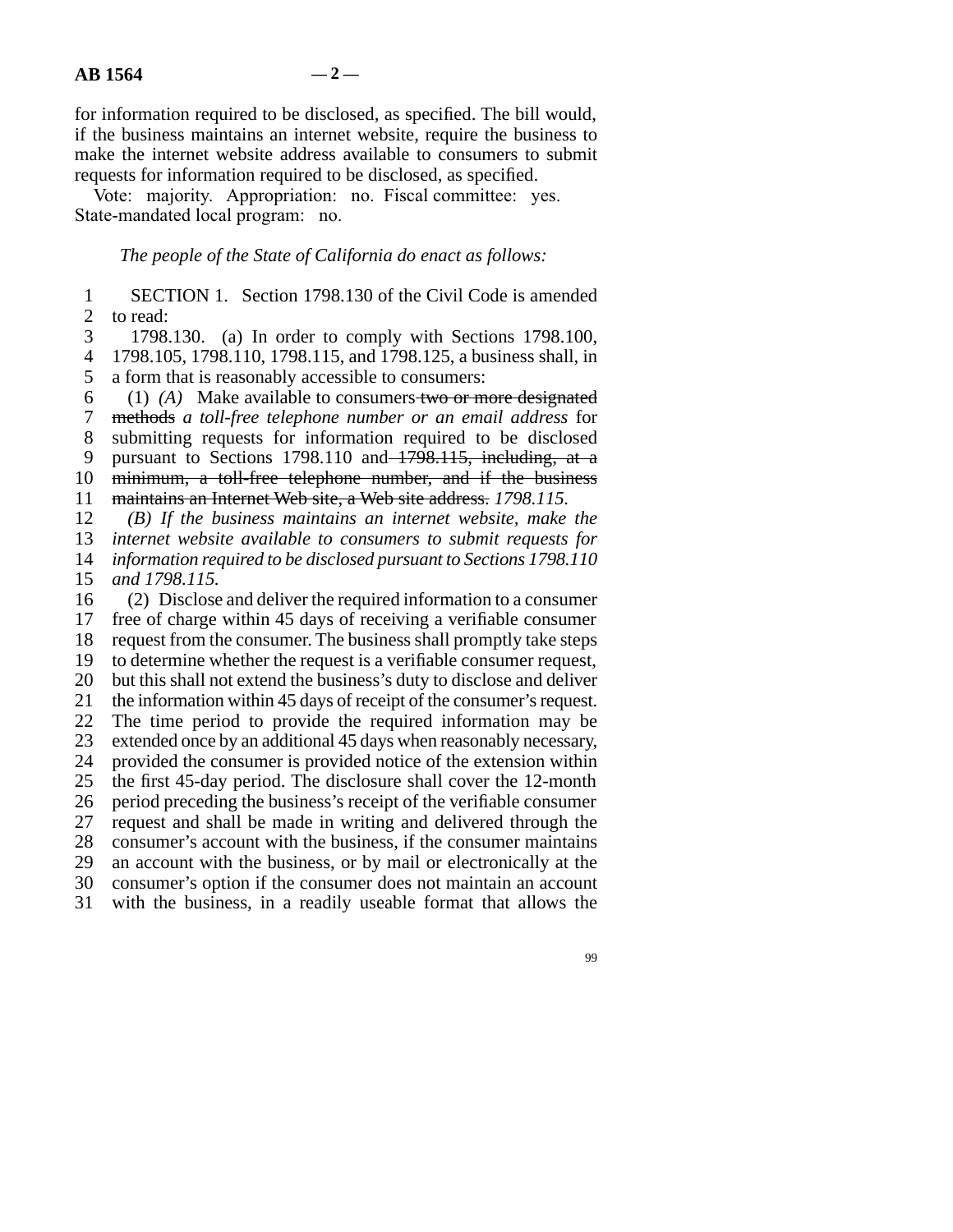line 1 consumer to transmit this information from one entity to another 2 entity without hindrance. The business shall not require the consumer to create an account with the business in order to make consumer to create an account with the business in order to make 4 a verifiable consumer request.

5 (3) For purposes of subdivision (b) of Section 1798.110:

6 (A) To identify the consumer, associate the information provided

 line 7 by the consumer in the verifiable consumer request to any personal 8 information previously collected by the business about the 9 consumer.

10 (B) Identify by category or categories the personal information 11 collected about the consumer in the preceding 12 months by 12 reference to the enumerated category or categories in subdivision 13 (c) that most closely describes the personal information collected.

14 (4) For purposes of subdivision (b) of Section 1798.115:

15 (A) Identify the consumer and associate the information 16 provided by the consumer in the verifiable consumer request to 17 any personal information previously collected by the business 18 about the consumer.

19 (B) Identify by category or categories the personal information 20 of the consumer that the business sold in the preceding 12 months 21 by reference to the enumerated category in subdivision (c) that 22 most closely describes the personal information, and provide the 23 categories of third parties to whom the consumer's personal 24 information was sold in the preceding 12 months by reference to  $25$  the enumerated category or categories in subdivision (c) that most the enumerated category or categories in subdivision (c) that most 26 closely describes the personal information sold. The business shall 27 disclose the information in a list that is separate from a list 28 generated for the purposes of subparagraph  $(C)$ . 29  $\langle C \rangle$  Identify by category or categories the personal information 30 of the consumer that the business disclosed for a business purpose

31 in the preceding 12 months by reference to the enumerated category

32 or categories in subdivision (c) that most closely describes the

33 personal information, and provide the categories of third parties 34 to whom the consumer's personal information was disclosed for

35 a business purpose in the preceding 12 months by reference to the

36 enumerated category or categories in subdivision (c) that most

37 closely describes the personal information disclosed. The business

38 shall disclose the information in a list that is separate from a list

39 generated for the purposes of subparagraph (B).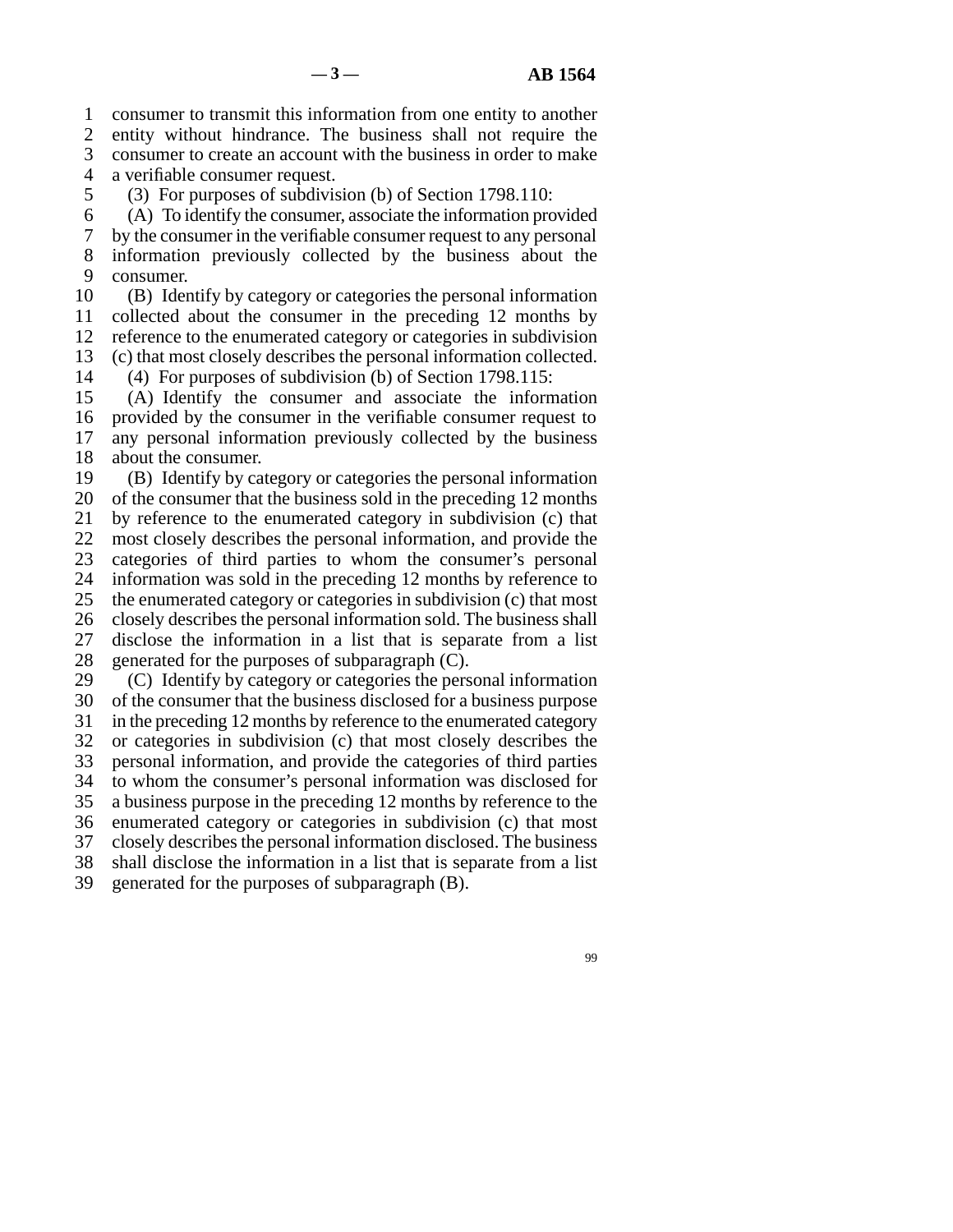line 1 (5) Disclose the following information in its online privacy

2 policy or policies if the business has an online privacy policy or policies and in any California-specific description of consumers' policies and in any California-specific description of consumers'

4 privacy rights, or if the business does not maintain those policies,

5 on its Internet Web site, *internet website*, and update that 6 information at least once every 12 months:

 line 7 (A) A description of a consumer's rights pursuant to Sections 8 1798.110, 1798.115, and 1798.125 and one or more designated 9 methods for submitting requests.

10 (B) For purposes of subdivision (c) of Section 1798.110, a list 11 of the categories of personal information it has collected about 12 consumers in the preceding 12 months by reference to the 13 enumerated category or categories in subdivision (c) that most 14 closely describe the personal information collected.

15 (C) For purposes of paragraphs (1) and (2) of subdivision (c) 16 of Section 1798.115, two separate lists:

17 (i) A list of the categories of personal information it has sold 18 about consumers in the preceding 12 months by reference to the 19 enumerated category or categories in subdivision (c) that most 20 closely describe the personal information sold, or if the business 21 has not sold consumers' personal information in the preceding 12 22 months, the business shall disclose that fact.

23 (ii) A list of the categories of personal information it has 24 disclosed about consumers for a business purpose in the preceding<br>25 12 months by reference to the enumerated category in subdivision 12 months by reference to the enumerated category in subdivision 26 (c) that most closely describe the personal information disclosed, 27 or if the business has not disclosed consumers' personal 28 information for a business purpose in the preceding 12 months, 29 the business shall disclose that fact.

30 (6) Ensure that all individuals responsible for handling consumer

31 inquiries about the business's privacy practices or the business's

32 compliance with this title are informed of all requirements in

33 Sections 1798.110, 1798.115, 1798.125, and this section, and how

34 to direct consumers to exercise their rights under those sections.

35 (7) Use any personal information collected from the consumer 36 in connection with the business's verification of the consumer's 37 request solely for the purposes of verification.

38 (b) A business is not obligated to provide the information

line 39 required by Sections 1798.110 and 1798.115 to the same consumer

40 more than twice in a 12-month period.